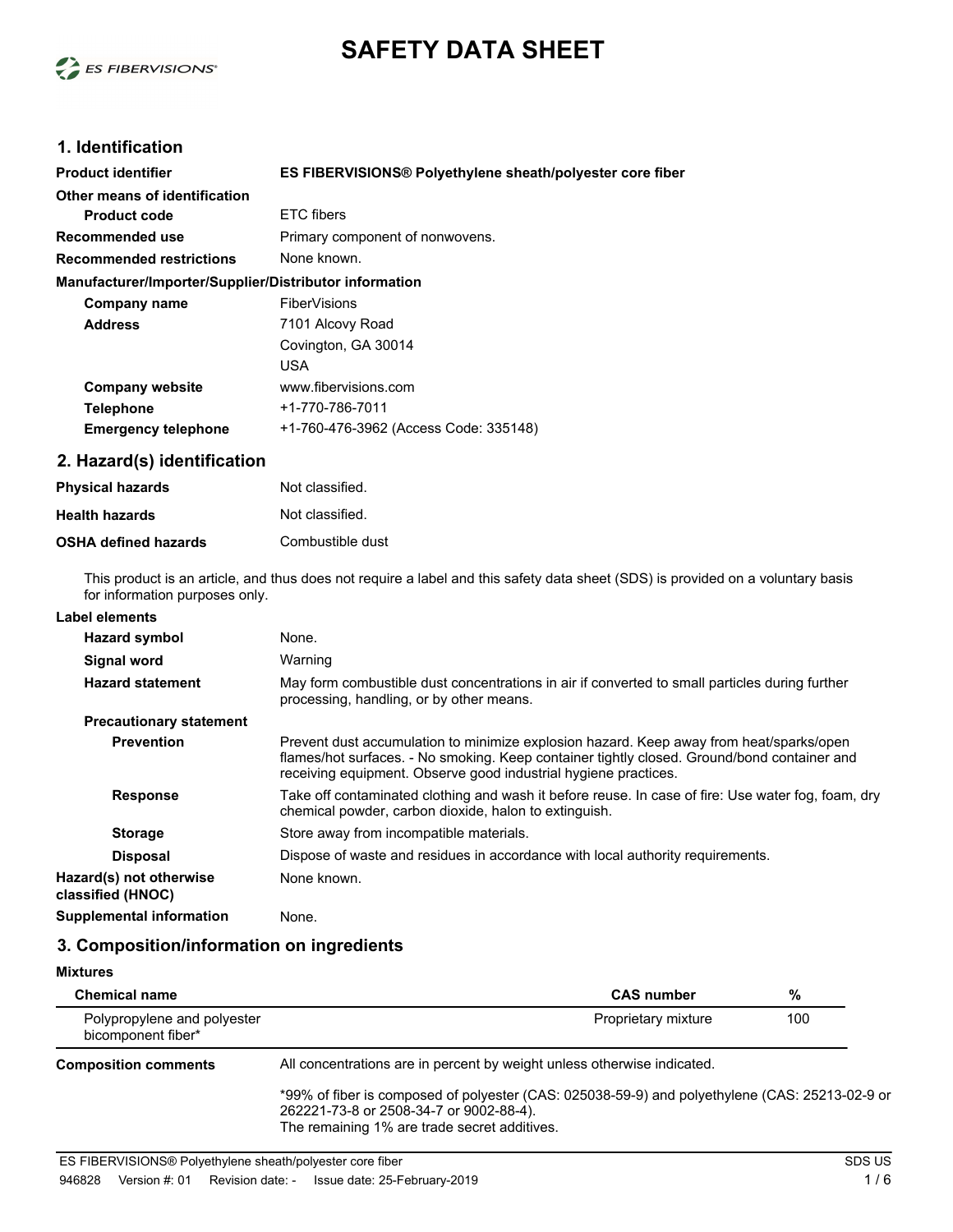# **4. First-aid measures**

| <b>Inhalation</b>                                                            | In case of inhalation of dust: Move to fresh air. Call a physician if symptoms develop or persist.                      |  |
|------------------------------------------------------------------------------|-------------------------------------------------------------------------------------------------------------------------|--|
| <b>Skin contact</b>                                                          | Wash off with soap and water. Get medical attention if irritation develops and persists.                                |  |
| Eye contact                                                                  | Do not rub eyes. Rinse with water. Get medical attention if irritation develops and persists.                           |  |
| Ingestion                                                                    | Rinse mouth. Get medical attention if symptoms occur.                                                                   |  |
| <b>Most important</b><br>symptoms/effects, acute and<br>delayed              | Dusts may irritate the respiratory tract, skin and eyes. May cause allergic skin disorders in<br>sensitive individuals. |  |
| Indication of immediate<br>medical attention and special<br>treatment needed | Treat symptomatically.                                                                                                  |  |
| <b>General information</b>                                                   | Ensure that medical personnel are aware of the material(s) involved, and take precautions to<br>protect themselves.     |  |
| 5. Fire-fighting measures                                                    |                                                                                                                         |  |
| Suitable extinguishing media                                                 | Avoid bigh pressure media which could cause the formation of a potentially explosible dust-air                          |  |

| Suitable extinguishing inequal                                   | Avoid High pressure Hiedia Which Could Cause the formation or a potentially explosible dust-all<br>mixture. Water fog. Foam. Dry chemical powder. Carbon dioxide (CO2). Halon. Apply<br>extinguishing media carefully to avoid creating airborne dust.                                                                          |
|------------------------------------------------------------------|---------------------------------------------------------------------------------------------------------------------------------------------------------------------------------------------------------------------------------------------------------------------------------------------------------------------------------|
| Unsuitable extinguishing<br>media                                | Do not use water jet as an extinguisher, as this will spread the fire.                                                                                                                                                                                                                                                          |
| Specific hazards arising from<br>the chemical                    | Explosion hazard: Avoid generating dust; fine dust dispersed in air in sufficient concentrations and<br>in the presence of an ignition source is a potential dust explosion hazard. During fire, gases<br>hazardous to health may be formed such as: Carbon oxides. Hydrocarbons. Aldehydes. Ketones.<br>Acrolein. Fatty acids. |
| Special protective equipment<br>and precautions for firefighters | Self-contained breathing apparatus and full protective clothing must be worn in case of fire.                                                                                                                                                                                                                                   |
| <b>Fire fighting</b><br>equipment/instructions                   | In case of fire and/or explosion do not breathe fumes. Move containers from fire area if you can do<br>so without risk.                                                                                                                                                                                                         |
| <b>Specific methods</b>                                          | Use standard firefighting procedures and consider the hazards of other involved materials.                                                                                                                                                                                                                                      |
| <b>General fire hazards</b>                                      | Material will burn in a fire. If small particles are generated during further processing, handling, or                                                                                                                                                                                                                          |

by other means, may form combustible dust concentrations in air.

## **6. Accidental release measures**

| Personal precautions,<br>protective equipment and<br>emergency procedures | Keep unnecessary personnel away. Keep people away from and upwind of spill/leak. Use only<br>non-sparking tools. Dust deposits should not be allowed to accumulate on surfaces, as these may<br>form an explosive mixture if they are released into the atmosphere in sufficient concentration.<br>Wear appropriate protective equipment and clothing during clean-up. Use a NIOSH/MSHA<br>approved respirator if there is a risk of exposure to dust/fume at levels exceeding the exposure<br>limits. Ensure adequate ventilation. Local authorities should be advised if significant spillages<br>cannot be contained. For personal protection, see section 8 of the SDS.             |
|---------------------------------------------------------------------------|-----------------------------------------------------------------------------------------------------------------------------------------------------------------------------------------------------------------------------------------------------------------------------------------------------------------------------------------------------------------------------------------------------------------------------------------------------------------------------------------------------------------------------------------------------------------------------------------------------------------------------------------------------------------------------------------|
| <b>Methods and materials for</b><br>containment and cleaning up           | Eliminate all ignition sources (no smoking, flares, sparks, or flames in immediate area). Take<br>precautionary measures against static discharge. Use only non-sparking tools. Avoid dispersal of<br>dust in the air (i.e., clearing dust surfaces with compressed air). Collect dust using a vacuum<br>cleaner equipped with HEPA filter. Stop the flow of material, if this is without risk.                                                                                                                                                                                                                                                                                         |
|                                                                           | If product is not contaminated, scoop into clean containers for use. If product is contaminated,<br>scoop into containers and discard appropriately. Following product recovery, flush area with water.                                                                                                                                                                                                                                                                                                                                                                                                                                                                                 |
|                                                                           | For waste disposal, see section 13 of the SDS.                                                                                                                                                                                                                                                                                                                                                                                                                                                                                                                                                                                                                                          |
| <b>Environmental precautions</b>                                          | Avoid discharge into drains, water courses or onto the ground.                                                                                                                                                                                                                                                                                                                                                                                                                                                                                                                                                                                                                          |
| 7. Handling and storage                                                   |                                                                                                                                                                                                                                                                                                                                                                                                                                                                                                                                                                                                                                                                                         |
| Precautions for safe handling                                             | Minimize dust generation and accumulation. Avoid significant deposits of material, especially on<br>horizontal surfaces, which may become airborne and form combustible dust clouds and may<br>contribute to secondary explosions. Routine housekeeping should be instituted to ensure that<br>dusts do not accumulate on surfaces. Dry powders can build static electricity charges when<br>subjected to the friction of transfer and mixing operations. Provide adequate precautions, such as<br>electrical grounding and bonding, or inert atmospheres. Keep away from heat/sparks/open<br>flames/hot surfaces. - No smoking. Explosion-proof general and local exhaust ventilation. |
|                                                                           | Employees who have a history of skin disease or allergy should receive medical clearance prior to<br>employment involving direct contact with this product. Wear appropriate personal protective<br>equipment. Observe good industrial hygiene practices.                                                                                                                                                                                                                                                                                                                                                                                                                               |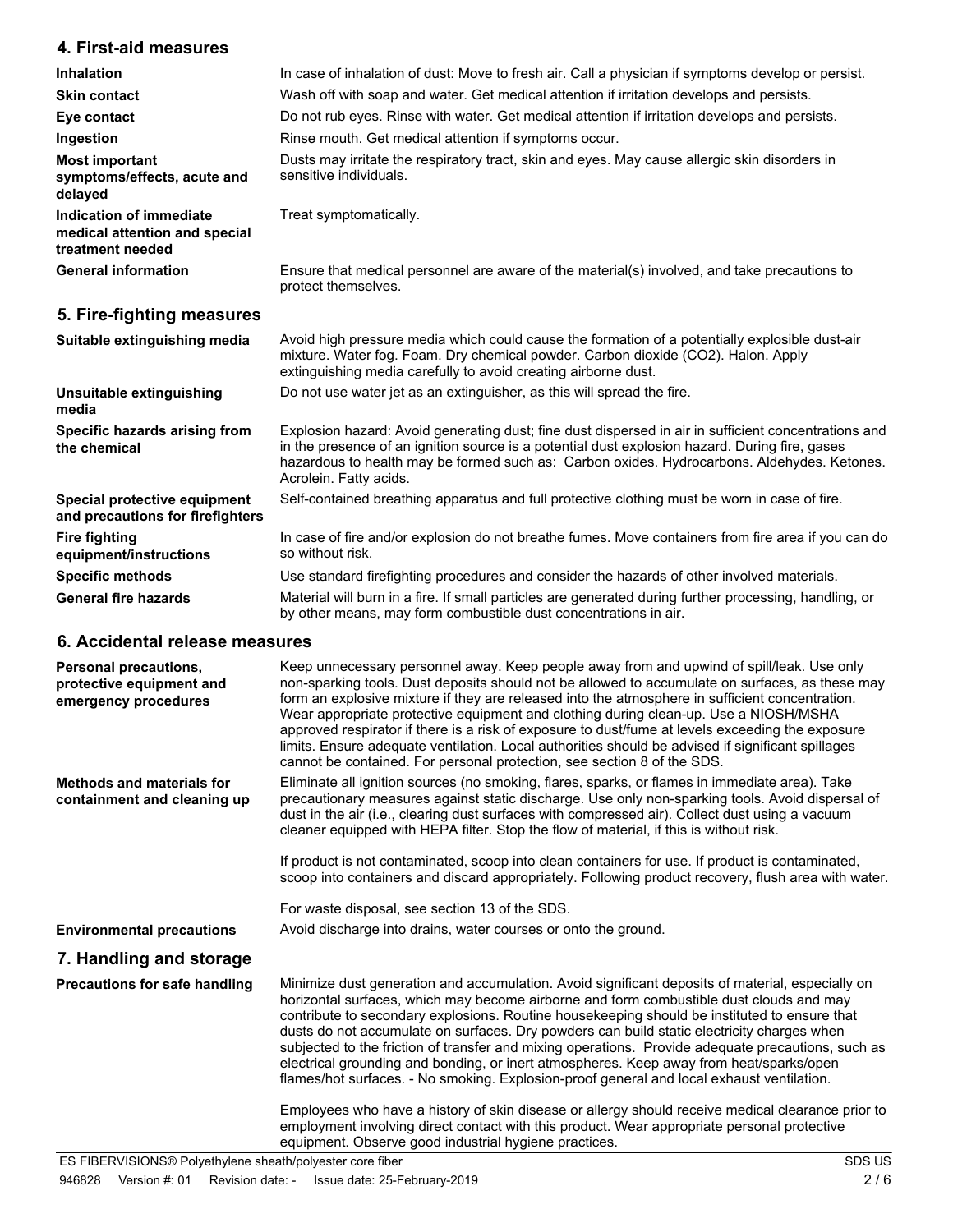### **8. Exposure controls/personal protection**

| <b>Occupational exposure limits</b>                                                    |                                                                                                                                                                                                                                                                                                                                                                                                                                                                                                   |               |                       |
|----------------------------------------------------------------------------------------|---------------------------------------------------------------------------------------------------------------------------------------------------------------------------------------------------------------------------------------------------------------------------------------------------------------------------------------------------------------------------------------------------------------------------------------------------------------------------------------------------|---------------|-----------------------|
| US. OSHA Table Z-3 (29 CFR 1910.1000)<br><b>Materials generated</b><br>during handling | <b>Type</b>                                                                                                                                                                                                                                                                                                                                                                                                                                                                                       | <b>Value</b>  | Form                  |
| Dust                                                                                   | <b>TWA</b>                                                                                                                                                                                                                                                                                                                                                                                                                                                                                        | $5$ mg/m $3$  | Respirable fraction.  |
|                                                                                        |                                                                                                                                                                                                                                                                                                                                                                                                                                                                                                   | $15$ mg/m $3$ | Total dust.           |
|                                                                                        |                                                                                                                                                                                                                                                                                                                                                                                                                                                                                                   | 50 mppcf      | Total dust.           |
|                                                                                        |                                                                                                                                                                                                                                                                                                                                                                                                                                                                                                   | 15 mppcf      | Respirable fraction.  |
| <b>US. ACGIH Threshold Limit Values</b><br><b>Materials generated</b>                  | <b>Type</b>                                                                                                                                                                                                                                                                                                                                                                                                                                                                                       | <b>Value</b>  | <b>Form</b>           |
| during handling                                                                        |                                                                                                                                                                                                                                                                                                                                                                                                                                                                                                   |               |                       |
| Dust                                                                                   | <b>TWA</b>                                                                                                                                                                                                                                                                                                                                                                                                                                                                                        | $3$ mg/m $3$  | Respirable particles. |
|                                                                                        |                                                                                                                                                                                                                                                                                                                                                                                                                                                                                                   | 10 mg/m3      | Inhalable particles.  |
| <b>Biological limit values</b>                                                         | No biological exposure limits noted for the ingredient(s).                                                                                                                                                                                                                                                                                                                                                                                                                                        |               |                       |
| Appropriate engineering<br>controls                                                    | Explosion-proof general and local exhaust ventilation. Good general ventilation should be used.<br>Ventilation rates should be matched to conditions. If applicable, use process enclosures, local<br>exhaust ventilation, or other engineering controls to maintain airborne levels below recommended<br>exposure limits. If exposure limits have not been established, maintain airborne levels to an<br>acceptable level.                                                                      |               |                       |
| <b>Eye/face protection</b>                                                             | Individual protection measures, such as personal protective equipment<br>Unvented, tight fitting goggles should be worn in dusty areas.                                                                                                                                                                                                                                                                                                                                                           |               |                       |
| <b>Skin protection</b><br><b>Hand protection</b>                                       | Wear protective gloves.                                                                                                                                                                                                                                                                                                                                                                                                                                                                           |               |                       |
| <b>Skin protection</b>                                                                 |                                                                                                                                                                                                                                                                                                                                                                                                                                                                                                   |               |                       |
| Other                                                                                  | Normal work clothing (long sleeved shirts and long trousers) are recommended.                                                                                                                                                                                                                                                                                                                                                                                                                     |               |                       |
| <b>Respiratory protection</b>                                                          | If engineering controls do not maintain airborne concentrations below recommended exposure<br>limits (where applicable) or to an acceptable level (in countries where exposure limits have not<br>been established), an approved respirator must be worn. Use a NIOSH/MSHA approved respirator<br>if there is a risk of exposure to dust/fume at levels exceeding the exposure limits. If respirators are<br>used, a program should be instituted to assure compliance with OSHA 29 CFR 1910.134. |               |                       |
| <b>Thermal hazards</b>                                                                 | Wear appropriate thermal protective clothing, when necessary.                                                                                                                                                                                                                                                                                                                                                                                                                                     |               |                       |
| <b>General hygiene</b><br>considerations                                               | When using, do not eat, drink or smoke. Always observe good personal hygiene measures, such<br>as washing after handling the material and before eating, drinking, and/or smoking. Routinely<br>wash work clothing and protective equipment to remove contaminants.                                                                                                                                                                                                                               |               |                       |
| 9. Physical and chemical properties                                                    |                                                                                                                                                                                                                                                                                                                                                                                                                                                                                                   |               |                       |
| <b>Appearance</b>                                                                      |                                                                                                                                                                                                                                                                                                                                                                                                                                                                                                   |               |                       |
| <b>Physical state</b>                                                                  | Solid.                                                                                                                                                                                                                                                                                                                                                                                                                                                                                            |               |                       |
| Form                                                                                   | Textured and soft fibers.                                                                                                                                                                                                                                                                                                                                                                                                                                                                         |               |                       |
| Color                                                                                  | Various.                                                                                                                                                                                                                                                                                                                                                                                                                                                                                          |               |                       |
| Odor                                                                                   | Slight odor of spin finish.                                                                                                                                                                                                                                                                                                                                                                                                                                                                       |               |                       |
| <b>Odor threshold</b>                                                                  | Not available.                                                                                                                                                                                                                                                                                                                                                                                                                                                                                    |               |                       |
| pH                                                                                     | $6.5 \pm 1$ at a concentration 10% (made on the spin finish which is 1% of the fiber)                                                                                                                                                                                                                                                                                                                                                                                                             |               |                       |
| Melting point/freezing point                                                           | 203 - 261 °F (95 - 127.22 °C) (Surface melting)<br>500 °F (260 °C) (Complete melting)                                                                                                                                                                                                                                                                                                                                                                                                             |               |                       |
| Initial boiling point and boiling<br>range                                             | Not available.                                                                                                                                                                                                                                                                                                                                                                                                                                                                                    |               |                       |
| <b>Flash point</b>                                                                     | > 650.0 °F (> 343.3 °C) (Setchkin)                                                                                                                                                                                                                                                                                                                                                                                                                                                                |               |                       |
| <b>Evaporation rate</b>                                                                | Negligible.                                                                                                                                                                                                                                                                                                                                                                                                                                                                                       |               |                       |
| Flammability (solid, gas)                                                              | Will burn if involved in a fire. Fine particles may form explosive mixtures with air.                                                                                                                                                                                                                                                                                                                                                                                                             |               |                       |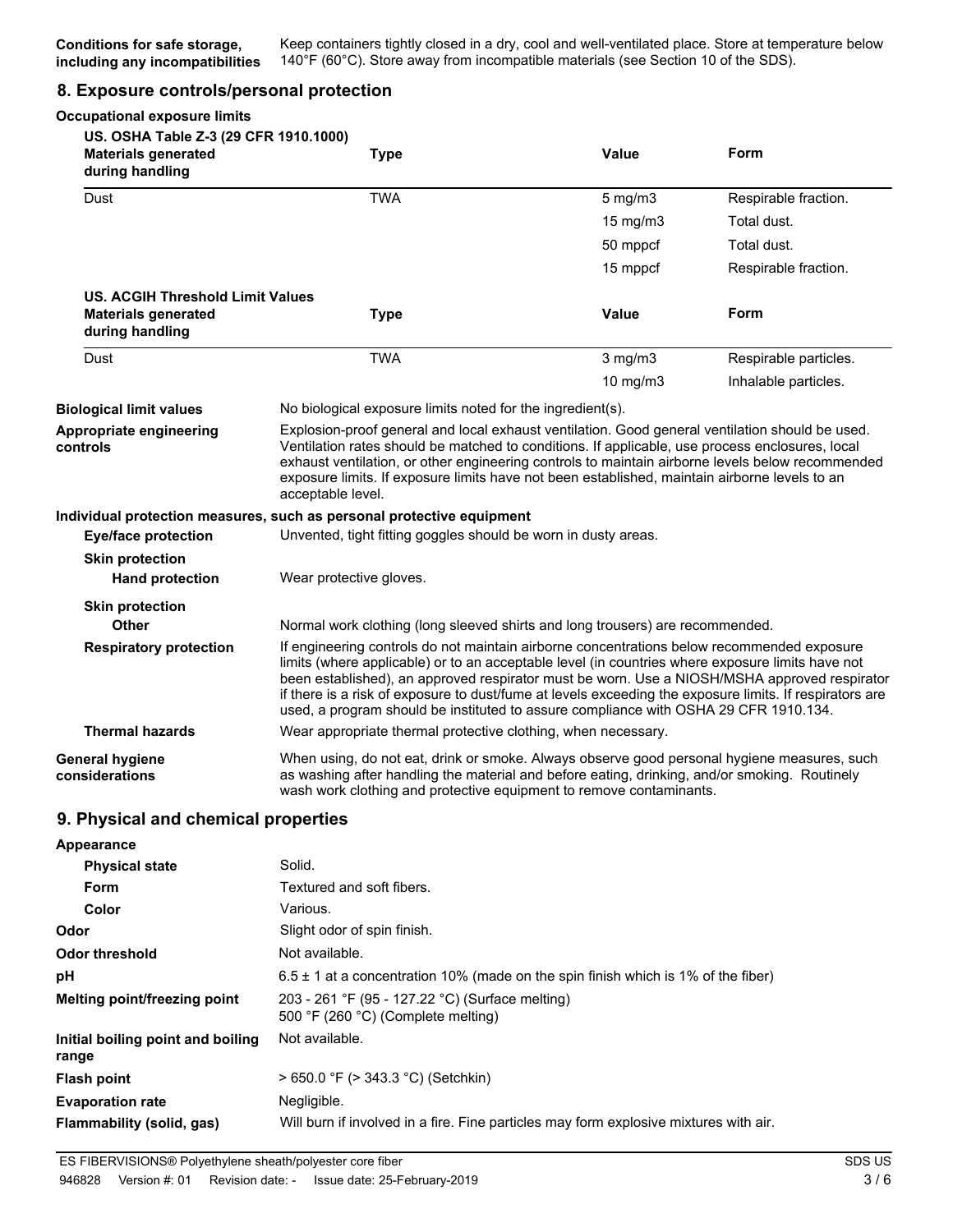## **Upper/lower flammability or explosive limits**

| Oppenower nanimability or explosive illints       |                        |
|---------------------------------------------------|------------------------|
| Explosive limit - lower (%)                       | Not available.         |
| Explosive limit - upper (%)                       | Not available.         |
| Vapor pressure                                    | Not available.         |
| Vapor density                                     | Not available.         |
| <b>Relative density</b>                           | Not available.         |
| Solubility(ies)                                   |                        |
| Solubility (water)                                | $\leq$ 1 % Negligible. |
| <b>Partition coefficient</b><br>(n-octanol/water) | Not available.         |
| <b>Auto-ignition temperature</b>                  | > 650 °F (> 343.33 °C) |
| <b>Decomposition temperature</b>                  | >= 572 °F (>= 300 °C)  |
| Viscosity                                         | Not applicable.        |
| <b>Other information</b>                          |                        |
| <b>Density</b>                                    | 1.00 - 1.30 $g/cm3$    |
| <b>Explosive properties</b>                       | Not explosive.         |
| <b>Oxidizing properties</b>                       | Not oxidizing.         |
| <b>Percent volatile</b>                           | < 3 % (Water)          |

# **10. Stability and reactivity**

| <b>Reactivity</b>                            | The product is stable and non-reactive under normal conditions of use, storage and transport.                                                                                                                                        |  |
|----------------------------------------------|--------------------------------------------------------------------------------------------------------------------------------------------------------------------------------------------------------------------------------------|--|
| <b>Chemical stability</b>                    | Material is stable under normal conditions.                                                                                                                                                                                          |  |
| <b>Possibility of hazardous</b><br>reactions | No dangerous reaction known under conditions of normal use.                                                                                                                                                                          |  |
| <b>Conditions to avoid</b>                   | Keep away from heat, hot surfaces, sparks, open flames and other ignition sources. Avoid<br>temperatures exceeding the decomposition temperature. Contact with incompatible materials.<br>Minimize dust generation and accumulation. |  |
| Incompatible materials                       | Strong oxidizing agents. Strong acids. Strong bases.                                                                                                                                                                                 |  |
| <b>Hazardous decomposition</b><br>products   | Decomposition is not expected under normal conditions of use and storage. For hazardous<br>combustion products, see section 5.                                                                                                       |  |

# **11. Toxicological information**

## **Information on likely routes of exposure**

| $\frac{1}{2}$ . The figure is the figure in the figure in the figure in the figure is the figure in the figure in the figure in the figure is a figure in the figure in the figure in the figure in the figure in the figure in t |                                                                                                                         |
|-----------------------------------------------------------------------------------------------------------------------------------------------------------------------------------------------------------------------------------|-------------------------------------------------------------------------------------------------------------------------|
| <b>Inhalation</b>                                                                                                                                                                                                                 | Dust may irritate respiratory system.                                                                                   |
| <b>Skin contact</b>                                                                                                                                                                                                               | Dust or powder may irritate the skin.                                                                                   |
| Eye contact                                                                                                                                                                                                                       | Dust may irritate the eyes.                                                                                             |
| Ingestion                                                                                                                                                                                                                         | May cause discomfort if swallowed.                                                                                      |
| Symptoms related to the<br>physical, chemical and<br>toxicological characteristics                                                                                                                                                | Dusts may irritate the respiratory tract, skin and eyes. May cause allergic skin disorders in<br>sensitive individuals. |
| Information on toxicological effects                                                                                                                                                                                              |                                                                                                                         |
| Acute toxicity                                                                                                                                                                                                                    | Not expected to be acutely toxic.                                                                                       |
|                                                                                                                                                                                                                                   |                                                                                                                         |

| <b>Skin corrosion/irritation</b>            | Prolonged skin contact may cause temporary irritation.                                                              |  |
|---------------------------------------------|---------------------------------------------------------------------------------------------------------------------|--|
| Serious eye damage/eye<br><i>irritation</i> | Direct contact with eyes may cause temporary irritation.                                                            |  |
| Respiratory or skin sensitization           |                                                                                                                     |  |
| <b>Respiratory sensitization</b>            | Not a respiratory sensitizer.                                                                                       |  |
| <b>Skin sensitization</b>                   | Not classified. However: May cause allergic skin disorders in sensitive individuals.                                |  |
| Germ cell mutagenicity                      | No data available to indicate product or any components present at greater than 0.1% are<br>mutagenic or genotoxic. |  |
| Carcinogenicity                             | Not classifiable as to carcinogenicity to humans.                                                                   |  |
|                                             | <b>IARC Monographs. Overall Evaluation of Carcinogenicity</b>                                                       |  |
| Not listed.                                 |                                                                                                                     |  |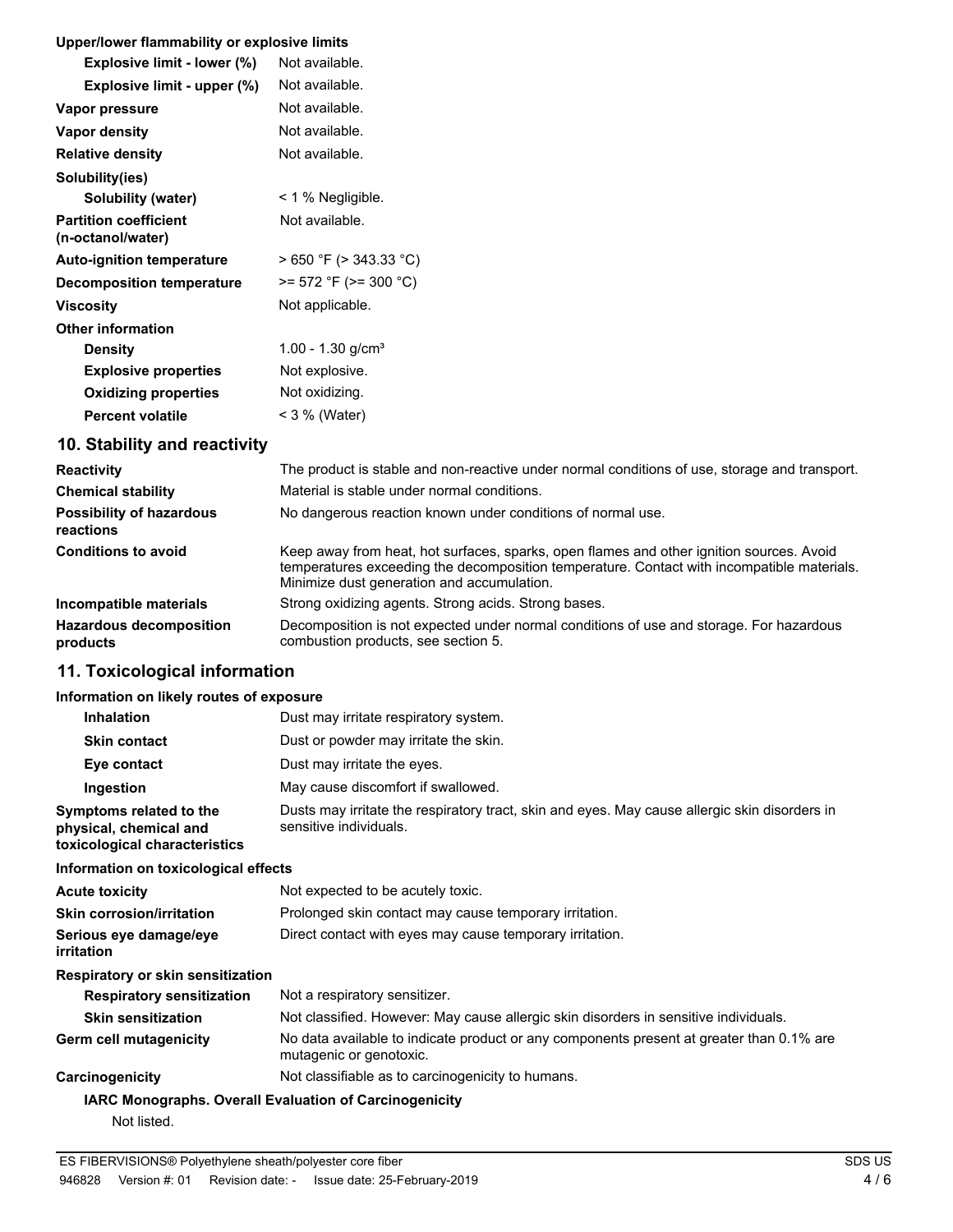#### **NTP Report on Carcinogens** Not listed. **OSHA Specifically Regulated Substances (29 CFR 1910.1001-1053)** Not regulated. **Reproductive toxicity** This product is not expected to cause reproductive or developmental effects. **Specific target organ toxicity single exposure** Not classified. **Specific target organ toxicity repeated exposure** Not classified. **Aspiration hazard** Not an aspiration hazard. **Further information** No other specific acute or chronic health impact noted.

## **12. Ecological information**

| <b>Ecotoxicity</b>               | The product is not classified as environmentally hazardous. However, this does not exclude the<br>possibility that large or frequent spills can have a harmful or damaging effect on the environment. |
|----------------------------------|-------------------------------------------------------------------------------------------------------------------------------------------------------------------------------------------------------|
| Persistence and degradability    | The product is not expected to be biodegradable.                                                                                                                                                      |
| <b>Bioaccumulative potential</b> | No data available on bioaccumulation.                                                                                                                                                                 |
| Mobility in soil                 | The product is insoluble in water.                                                                                                                                                                    |
| Other adverse effects            | None known.                                                                                                                                                                                           |

### **13. Disposal considerations**

| <b>Disposal instructions</b>             | Collect and reclaim or dispose in sealed containers at licensed waste disposal site. Incinerate the<br>material under controlled conditions in an approved incinerator. Dispose of contents/container in<br>accordance with local/regional/national/international regulations. |
|------------------------------------------|--------------------------------------------------------------------------------------------------------------------------------------------------------------------------------------------------------------------------------------------------------------------------------|
| Local disposal regulations               | Dispose in accordance with all applicable regulations.                                                                                                                                                                                                                         |
| Hazardous waste code                     | The waste code should be assigned in discussion between the user, the producer and the waste<br>disposal company.                                                                                                                                                              |
| Waste from residues / unused<br>products | Dispose of in accordance with local regulations. Empty containers or liners may retain some<br>product residues. This material and its container must be disposed of in a safe manner (see:<br>Disposal instructions).                                                         |
| Contaminated packaging                   | Empty containers should be taken to an approved waste handling site for recycling or disposal.                                                                                                                                                                                 |

## **14. Transport information**

#### **DOT**

Not regulated as dangerous goods.

#### **IATA**

Not regulated as dangerous goods.

### **IMDG**

Not regulated as dangerous goods.

**Transport in bulk according to** Not applicable. **Annex II of MARPOL 73/78 and the IBC Code**

# **15. Regulatory information**

This product is an article pursuant to 29 CFR 1910.1200 and, as such, is not subject to the OSHA Hazard Communication Standard. **US federal regulations**

This product is considered an article and is not subject to TSCA requirements.

#### **TSCA Section 12(b) Export Notification (40 CFR 707, Subpt. D)**

Not regulated.

**CERCLA Hazardous Substance List (40 CFR 302.4)**

Not listed.

**SARA 304 Emergency release notification**

#### Not regulated.

**OSHA Specifically Regulated Substances (29 CFR 1910.1001-1053)**

Not regulated.